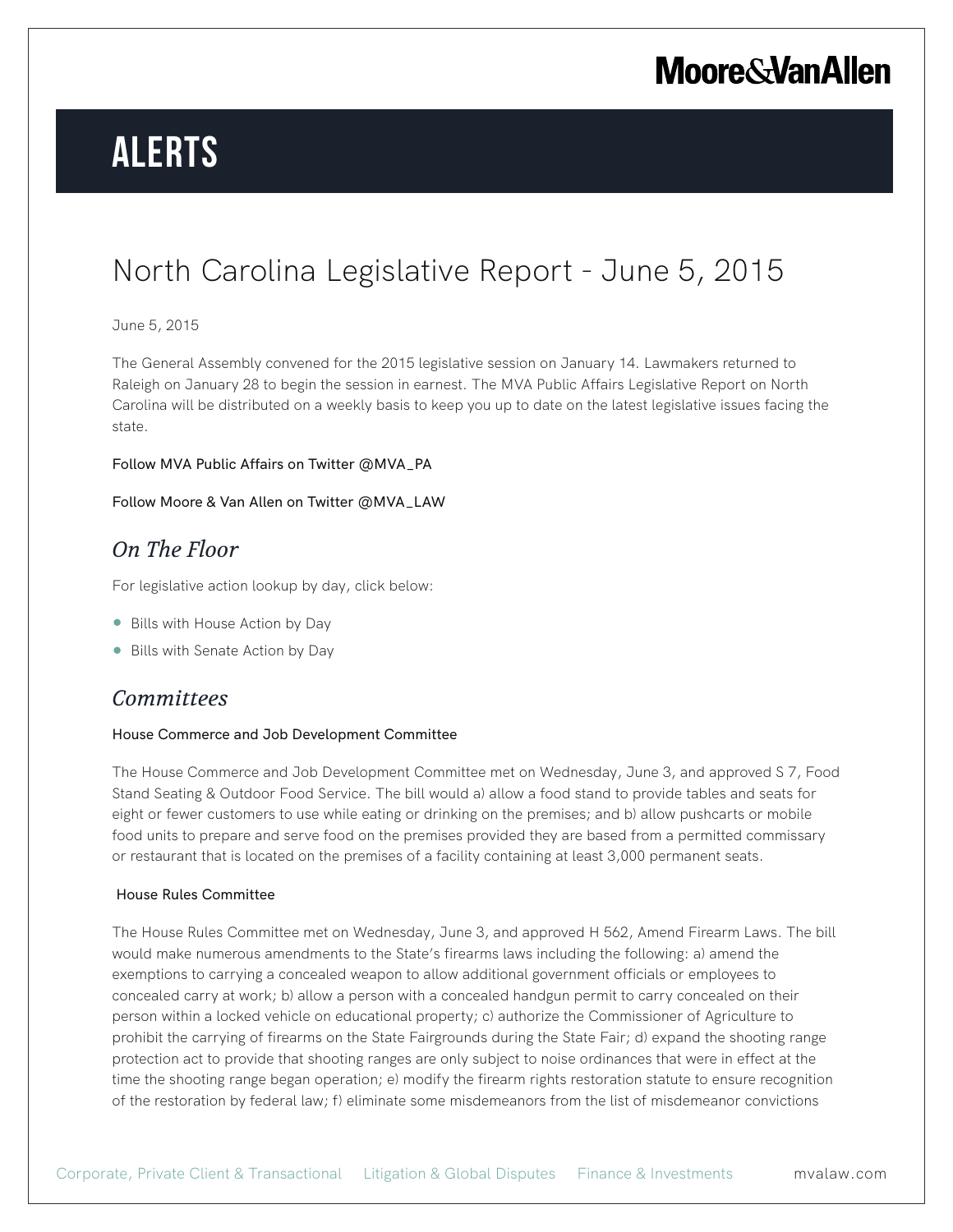that prohibit a person from obtaining a concealed handgun permit; g) authorize the use of suppressors on short-barreled rifles for hunting; h) reduce the offense of carrying a concealed handgun on private posted property from a Class 1 misdemeanor to an infraction; i) repeal the pistol purchase permit requirement effective October 1, 2021 and would make various changes to the pistol purchase permit statutes pending that repeal; j) expand statewide uniformity of firearm regulation to specifically prohibit local governments from adopting any regulation relating to taxation, manufacture, or transportation of firearms; k) require certain State officials authorized by federal law to complete certifications required by federal law for transfer of certain weapons to complete those certifications within 15 days of request; l) require a sheriff to make the request for any records concerning the mental health of an applicant for a concealed handgun permit within 15 days of receipt of the permit application and prohibit denial of the permit unless the applicant is determined to be ineligible pursuant to statute; m) amend G.S. 14-415.23, which limits local government regulation of carrying concealed handguns to allow a person to bring an action for declaratory and injunctive relief against the local government for violation of the statute; n) require any written questionnaire or other written form a health care provider asks a patient to complete that contains any question regarding the patient's lawful ownership, possession, handling, storage, maintenance of, or other conduct involving firearms and ammunition to clearly and conspicuously contain or have attached to it a notice that the patient is not required to answer those questions; and o) authorize a permanent resident of the United States to obtain a North Carolina concealed handgun permit.

#### House Health Committee

The Committee met on Wednesday, June 3, and passed three bills. S 487, Health Choice Technical Revisions, would amend the North Carolina Health Choice insurance program. S 366, Amend Certain Reqs/ Permanency Innovation Committee would clarify that the Committee report should be submitted by February 15 and the Committee must meet twice a year. S 423, Foster Care Family Act, would create a "reasonable and prudent parent standard" that allows foster parents to make decisions for their foster children. It would also allow foster children to obtain a driver's license and seeks to provide liability insurance to foster families. The bill received a favorable report and was referred to Judiciary III.

#### House Finance Committee

The House Finance Committee met on Thursday, June 4. On Thursday, the Committee approved seven bills. H 266, City of Lenoir/Satellite Annexation; H 400, Town of Mint Hill/Annexations; H 426, Town of Weldon/ Deannexation; H 493 Lake Lure Deannexation/Referendum; and H 526, Town of Norwood/Deannexation are local bills dealing with the annexation or deannexation of property from municipal limits. H 192, Compliance Court Costs, would establish compliance court costs and direct the Administrative Office of the Courts (AOC) to establish a system for the electronic payment of compliance court costs. Compliance court costs could be assessed when a person charged with certain offenses is allowed to obtain a dismissal of the offense by the district attorney upon proof of compliance. H 615, Probation Violation Court Costs, would establish a new \$50 court cost charged to probationers if a court hearing occurs and the court finds a violation of probation.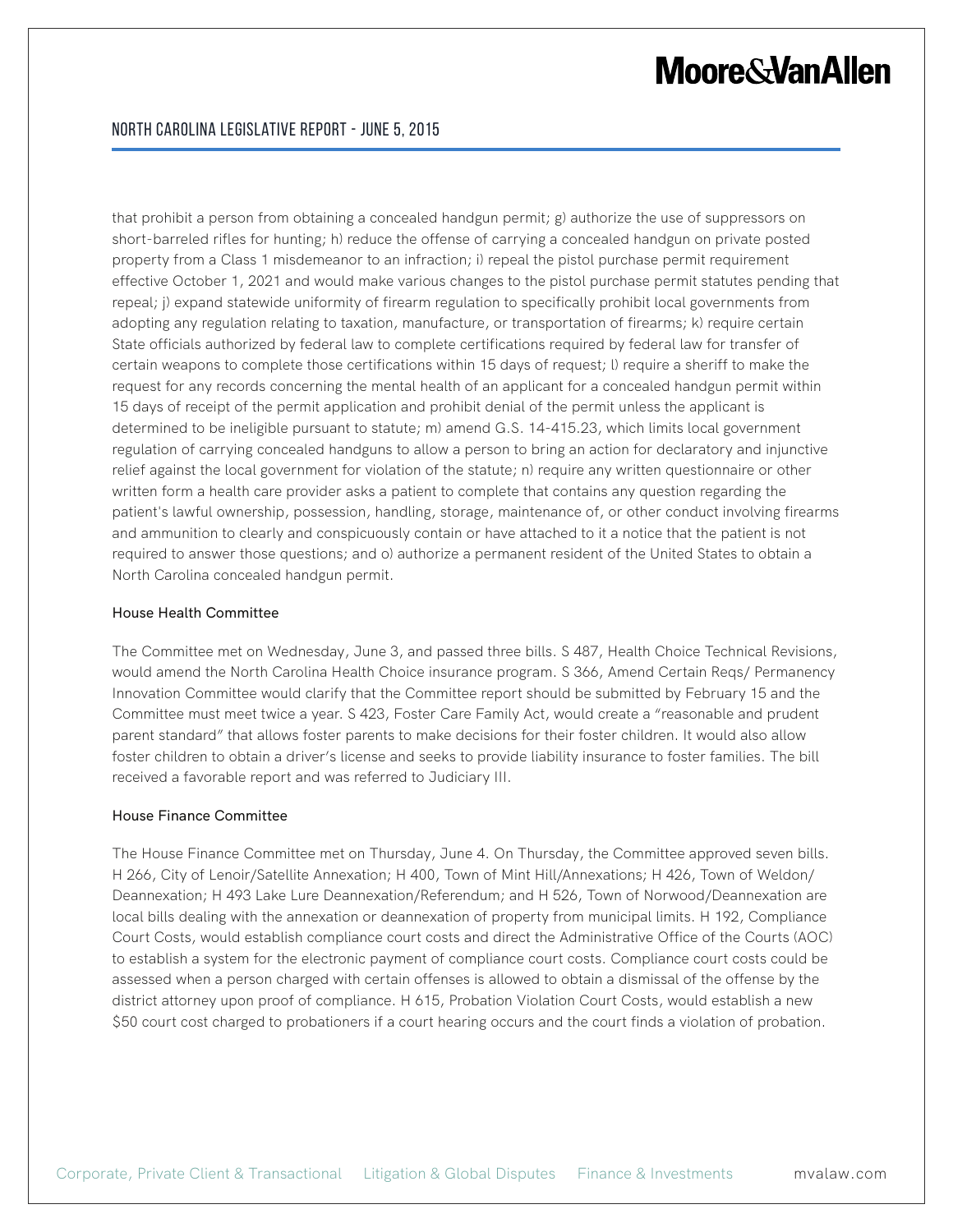### North Carolina Legislative Report - June 5, 2015

### *In The News*

Wilmington Star News: Squabbling up as N.C. Senate prepares to vote on budget

Charlotte Observer: Finally! Last segment of I-485 opens

Greensboro News & Record: McCrory talks transportation, higher ed bonds at N.C. A&T

Raleigh News & Observer: Veto override on marriage bill postponed again

WRAL: Lawmakers override McCrory veto on controversial 'ag-gag' bill

Charlotte Observer: On I-77, state would convert 2 small stretches of free lanes into toll lanes

Charlotte Observer: Sales tax bill worries some lawmakers

### *Calendar*

### Mon, June 08, 2015

1:30 PM

Session Convenes (Senate)

Senate

3:00 PM

Regulatory Reform -- CORRECTED (House)

Zoning/Design & Aesthetic Controls. (S25) Measurability Assessments. (For Discussion Only) (H805)

544 LOB

7:00 PM

Session Convenes (House)

House

#### Tue, June 09, 2015

11:00 AM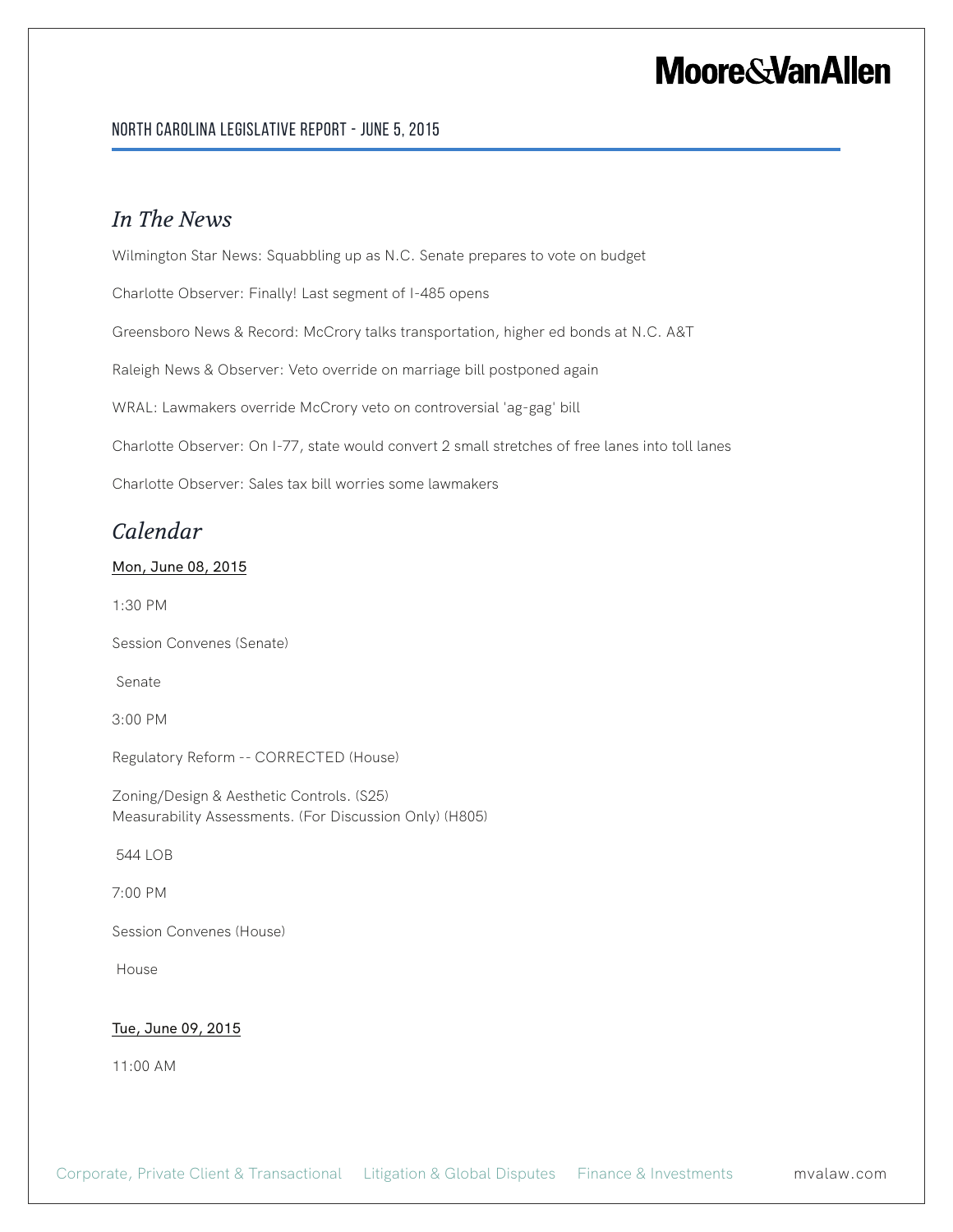### North Carolina Legislative Report - June 5, 2015

Commerce (Senate)

Agenda: to be determined

1027/1128 LB

11:00 AM

Sen Comm Commerce

1027/1128 LB

12:00 PM

State and Local Government -- CORRECTED (Senate)

Town of Cary/Release Unneeded Easements. (H337) Wilson's Mills/Satellite Annexations. (H353) Fontana Dam/Establish Electric Power Board. (H415)

423 LOB

1:00 PM

Finance -- CORRECTED (Senate)

Cary Annexation. (H73) Town of Polkton/Deannexation. (H99) Clayton Deannexation/Annexation. (H217) Clayton Annexation. (H218) Wilson County Occupancy Tax Modification. (S50) Joint Agency & Waste Authority/Tax Exemption. (S399) Equalize Tax on Propane Used as a Motor Fuel. (S448)

544 LOB

1:00 PM

Agriculture (House)

North Carolina Farm Act of 2015. (S513)

643 LOB

#### Wed, June 10, 2015